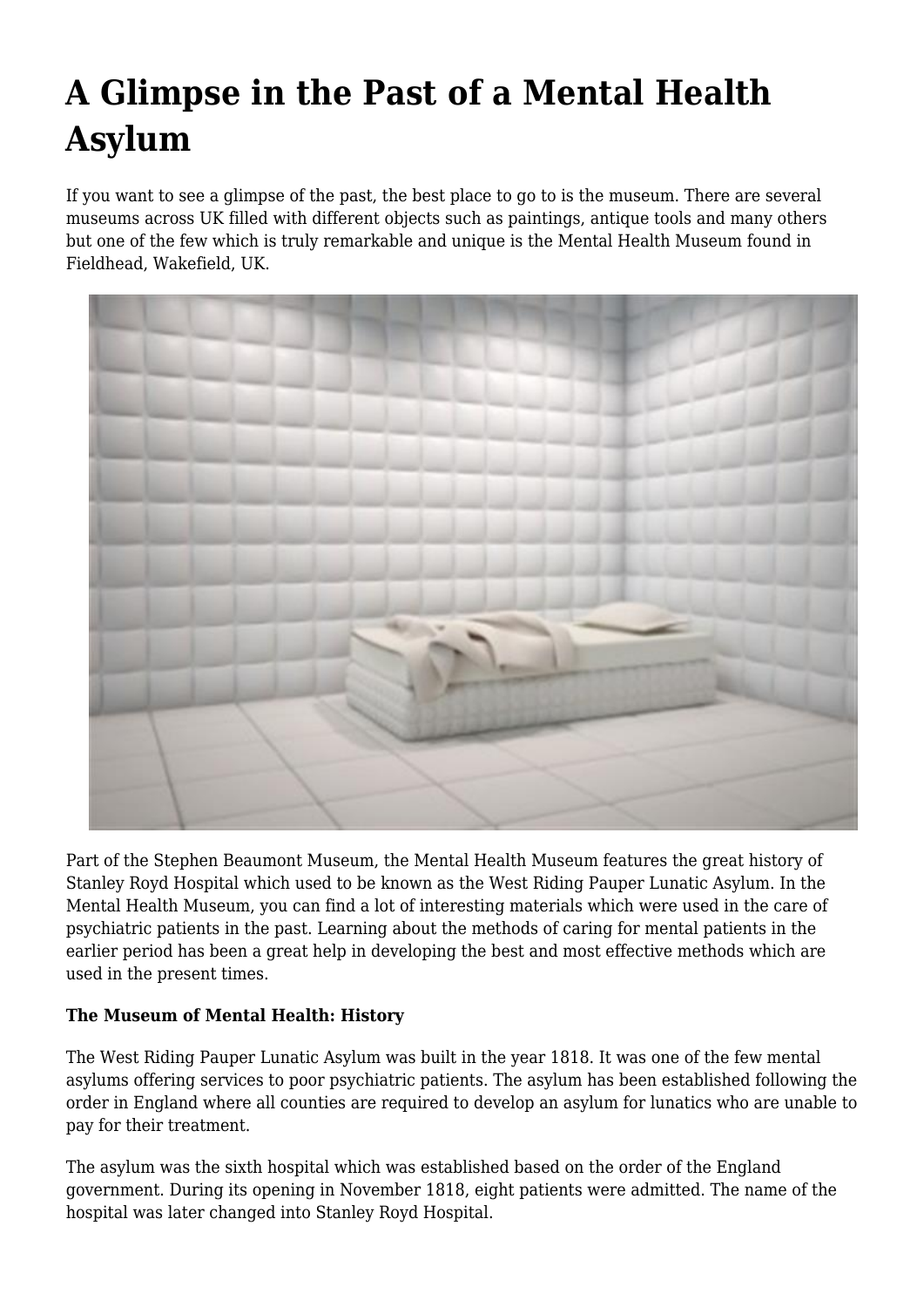

In the year 1996, the West Riding Pauper Lunatic Asylum, which was then known as the Stanley Royd Hospital, was closed due to relocation. It was transferred in Fieldhead, Wakefield area. The mental hospital is also known as the Stephen G. Beaumont Hospital. Stephen G. Beaumont is the person who has funded the establishment of the mental asylum.

## **Highlights of the Museum**

#### Patients' records

Many individuals, especially experts, visit the museum to see patient's records. Since its establishment, the Stanley Royd Hospital has been involved on several controversies and issues. Patient records discovered in the recent periods reveal the abusive treatment provided to patients, such as mechanical restraining with chains for long periods of time.

Records on the cases of food poisoning have also been recorded. In the year 1985, many patients including elderly individuals have died of food poisoning. Investigations were conducted which revealed the use of dirty cooking utensils and presence of cockroaches in the kitchen area.

The type of water used in the hospital has also become controversial and is a part of historic records. During water shortage, water was collected directly from River Calder through water wagons.

Hospital facilities and materials

You can also find several tools and equipment used in the hospital for the treatment of lunatic patients. Facilities have also been preserved such as beds and cabinets. You can surely have an idea on how the patients were treated by looking at the exhibition. Furthermore the museum includes a padded cell used for patients that might hurt themselves.